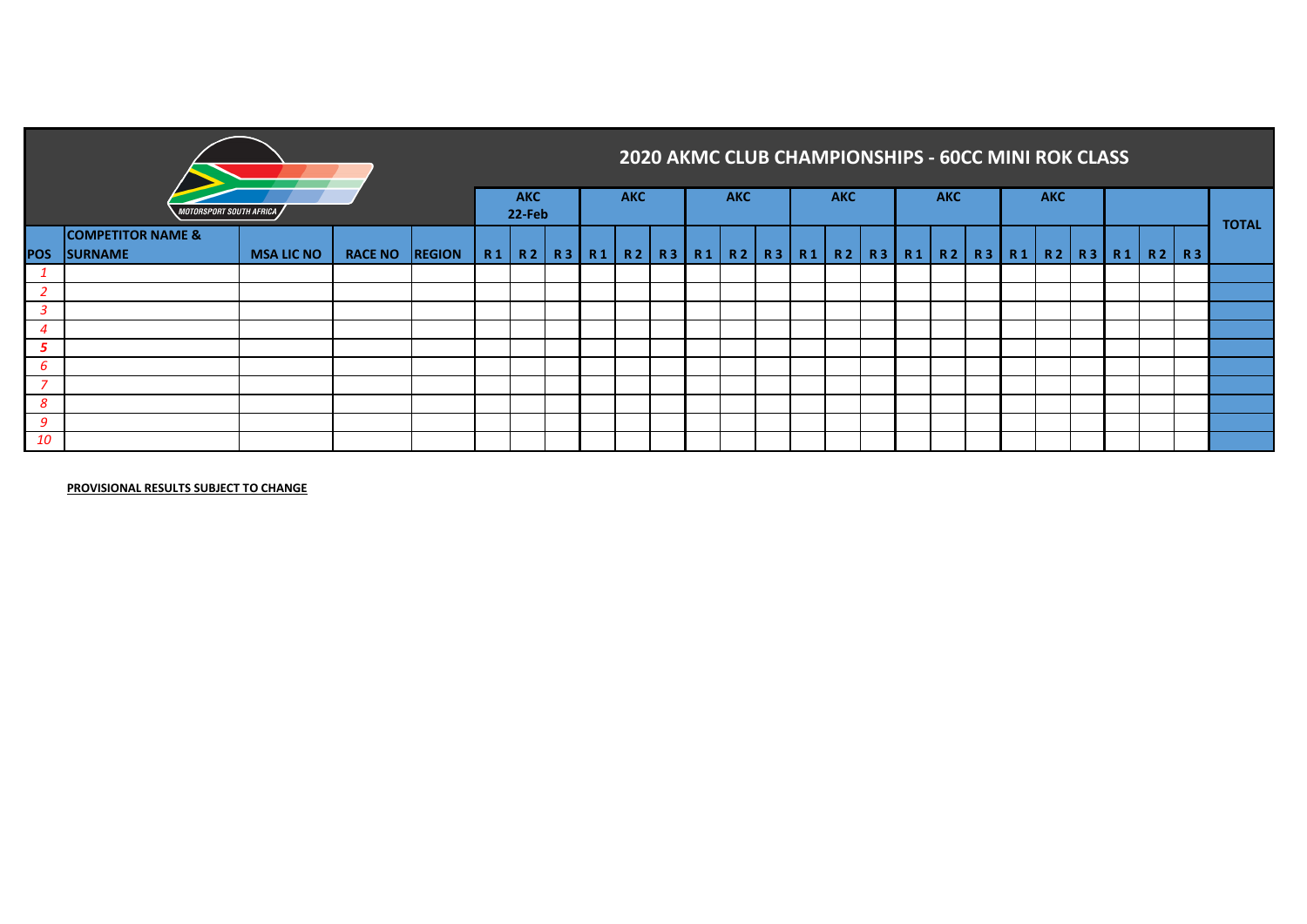|                |                                             |                   |                |               |                                       |                      |                |            | 2020 AKMC CLUB CHAMPIONSHIPS - DD2 CLASS |            |  |            |  |                                                 |  |            |  |  |              |
|----------------|---------------------------------------------|-------------------|----------------|---------------|---------------------------------------|----------------------|----------------|------------|------------------------------------------|------------|--|------------|--|-------------------------------------------------|--|------------|--|--|--------------|
|                | <b>MOTORSPORT SOUTH AFRICA</b>              |                   |                |               |                                       | <b>AKC</b><br>22-Feb |                | <b>AKC</b> |                                          | <b>AKC</b> |  | <b>AKC</b> |  | <b>AKC</b>                                      |  | <b>AKC</b> |  |  |              |
|                | <b>COMPETITOR NAME &amp;</b><br>POS SURNAME | <b>MSA LIC NO</b> | <b>RACE NO</b> | <b>REGION</b> | R1   R2   R3   R1   R2   R3   R1   R2 |                      |                |            |                                          |            |  |            |  | R3 R1 R2 R3 R1 R2 R3 R1 R2 R3 R1 R2 R3 R1 R2 R3 |  |            |  |  | <b>TOTAL</b> |
|                | D <sub>D</sub> <sub>2</sub>                 |                   |                |               |                                       |                      |                |            |                                          |            |  |            |  |                                                 |  |            |  |  |              |
|                | <b>Brett Brito</b>                          | 12848             | 115            |               | 15                                    | 10                   | 15             |            |                                          |            |  |            |  |                                                 |  |            |  |  | 40           |
|                | Morne' J v Rensburg                         | 20220             | 53             |               | 10                                    | 15                   | 10             |            |                                          |            |  |            |  |                                                 |  |            |  |  | 35           |
| 3              | <b>Byron Teengs</b>                         | 17157             | 172            |               | 12                                    | 9                    | 12             |            |                                          |            |  |            |  |                                                 |  |            |  |  | 33           |
|                | James Moore                                 | 15158             | 111            |               | 9                                     | 12                   | 6              |            |                                          |            |  |            |  |                                                 |  |            |  |  | 27           |
| 5              | Daniel Rowe                                 | 6972              | 126            |               | 8                                     | 8                    | 9              |            |                                          |            |  |            |  |                                                 |  |            |  |  | 25           |
| 6              | Marco Scribante                             | 27174             | 44             |               | $\overline{7}$                        | 7                    | 8              |            |                                          |            |  |            |  |                                                 |  |            |  |  | 22           |
|                | Justin Walton                               | 17645             | 199            |               | 6                                     | 5                    | $\overline{7}$ |            |                                          |            |  |            |  |                                                 |  |            |  |  | 18           |
| 8              | Calvyn Ferreira                             | 17460             | 116            |               |                                       |                      |                |            |                                          |            |  |            |  |                                                 |  |            |  |  |              |
|                | <b>DD2 MASTERS</b>                          |                   |                |               |                                       |                      |                |            |                                          |            |  |            |  |                                                 |  |            |  |  |              |
|                | <b>Brett Brito</b>                          | 12848             | 115            |               | 15                                    | 12                   | 15             |            |                                          |            |  |            |  |                                                 |  |            |  |  | 42           |
|                | <b>Byron Teengs</b>                         | 17157             | 172            |               | 12                                    | 10                   | 12             |            |                                          |            |  |            |  |                                                 |  |            |  |  | 34           |
|                | James Moore                                 | 15158             | 111            |               | 10                                    | 15                   | 9              |            |                                          |            |  |            |  |                                                 |  |            |  |  | 34           |
|                | Justin Walton                               | 17645             | 199            |               | 9                                     | 9                    | 10             |            |                                          |            |  |            |  |                                                 |  |            |  |  | 28           |
|                | Calvyn Ferreira                             | 17460             | 116            |               |                                       |                      |                |            |                                          |            |  |            |  |                                                 |  |            |  |  |              |
| 6              |                                             |                   |                |               |                                       |                      |                |            |                                          |            |  |            |  |                                                 |  |            |  |  |              |
| $\overline{7}$ |                                             |                   |                |               |                                       |                      |                |            |                                          |            |  |            |  |                                                 |  |            |  |  |              |
| 8              |                                             |                   |                |               |                                       |                      |                |            |                                          |            |  |            |  |                                                 |  |            |  |  |              |
| 9              |                                             |                   |                |               |                                       |                      |                |            |                                          |            |  |            |  |                                                 |  |            |  |  |              |
|                |                                             |                   |                |               |                                       |                      |                |            |                                          |            |  |            |  |                                                 |  |            |  |  | $\sim$       |

**PROVISIONAL RESULTS SUBJECT TO CHANGE**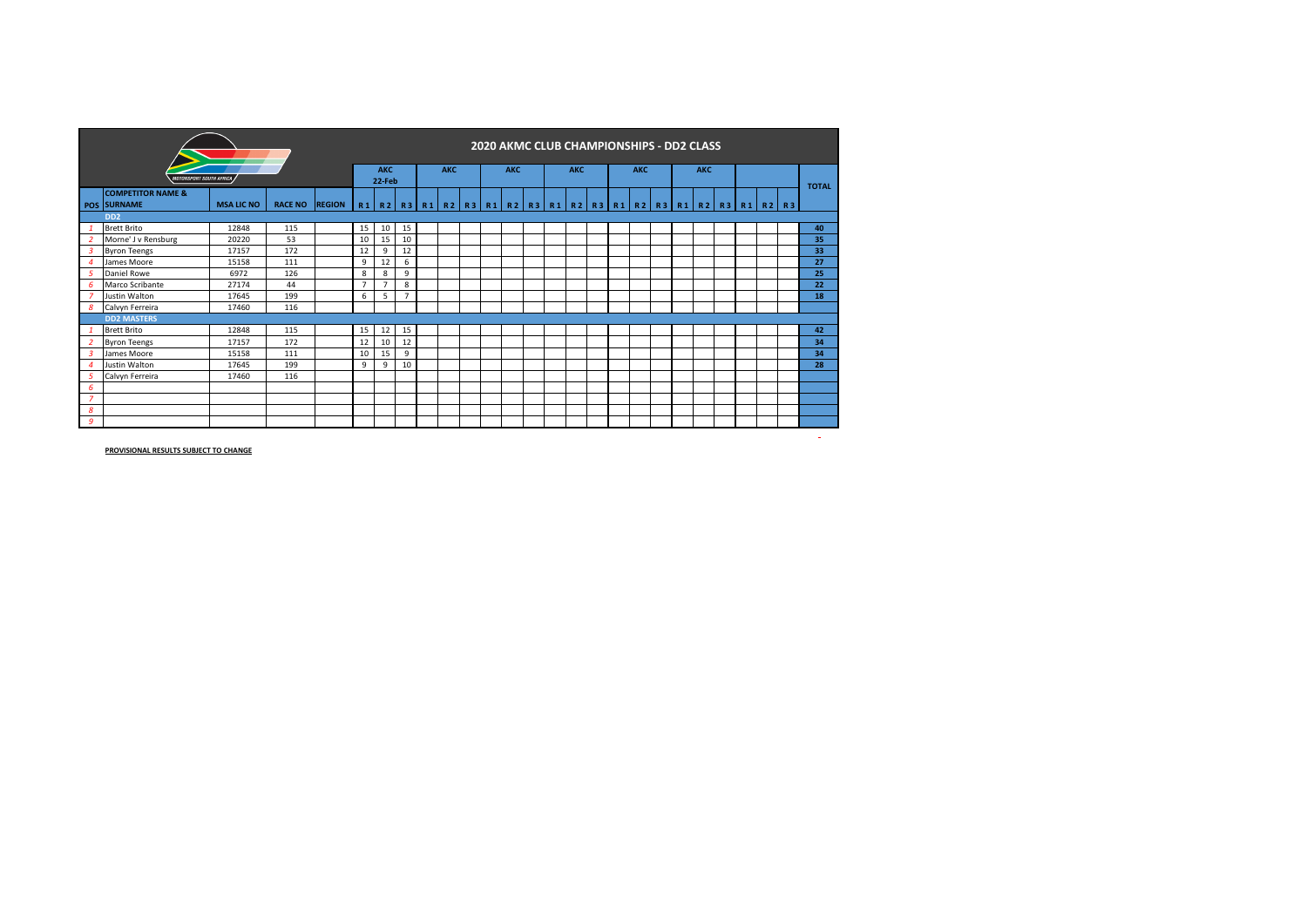|    | <i><b>MOTORSPORT SOUTH AFRICA</b></i>              |                   |                       |    | <b>AKC</b><br>22-Feb |           |    | <b>AKC</b>     |              | <b>AKC</b> |           | <b>AKC</b> |                   | <b>AKC</b> |           |    | <b>AKC</b> | <b>2020 AKMC CLUB CHAMPIONSHIPS - BAMBINO CLASS</b> |           |                |           |                 |
|----|----------------------------------------------------|-------------------|-----------------------|----|----------------------|-----------|----|----------------|--------------|------------|-----------|------------|-------------------|------------|-----------|----|------------|-----------------------------------------------------|-----------|----------------|-----------|-----------------|
|    | <b>COMPETITOR NAME &amp;</b><br><b>POS SURNAME</b> | <b>MSA LIC NO</b> | <b>RACE NO REGION</b> | R1 | R <sub>2</sub>       | <b>R3</b> | R1 | R <sub>2</sub> | R3   R1   R2 |            | <b>R3</b> |            | R1   R2   R3   R1 | R2         | <b>R3</b> | R1 | <b>R2</b>  | <b>R3</b>                                           | <b>R1</b> | R <sub>2</sub> | <b>R3</b> | <b>TOTAL</b>    |
|    | 1 Caleb Moss                                       | 15155             | 28                    | 15 | 15                   | 15        |    |                |              |            |           |            |                   |            |           |    |            |                                                     |           |                |           | 45              |
|    | 2 Jack Moore                                       | 17650             | 31                    | 12 | 9                    | 12        |    |                |              |            |           |            |                   |            |           |    |            |                                                     |           |                |           | 33              |
|    | <b>3</b> Dylan Bezuidenhout                        | 26741             | 22                    | 10 | 12                   | 10        |    |                |              |            |           |            |                   |            |           |    |            |                                                     |           |                |           | 32 <sub>2</sub> |
|    | 4 Arabelle Krause                                  | 19179             | 47                    | 9  | 10                   | 9         |    |                |              |            |           |            |                   |            |           |    |            |                                                     |           |                |           | 28              |
|    | <b>5</b> Isabel Ferreira                           | 17652             | 44                    |    |                      |           |    |                |              |            |           |            |                   |            |           |    |            |                                                     |           |                |           | $\mathbf{0}$    |
| 6  |                                                    |                   |                       |    |                      |           |    |                |              |            |           |            |                   |            |           |    |            |                                                     |           |                |           |                 |
|    |                                                    |                   |                       |    |                      |           |    |                |              |            |           |            |                   |            |           |    |            |                                                     |           |                |           |                 |
| 8  |                                                    |                   |                       |    |                      |           |    |                |              |            |           |            |                   |            |           |    |            |                                                     |           |                |           |                 |
| g  |                                                    |                   |                       |    |                      |           |    |                |              |            |           |            |                   |            |           |    |            |                                                     |           |                |           |                 |
| 10 |                                                    |                   |                       |    |                      |           |    |                |              |            |           |            |                   |            |           |    |            |                                                     |           |                |           |                 |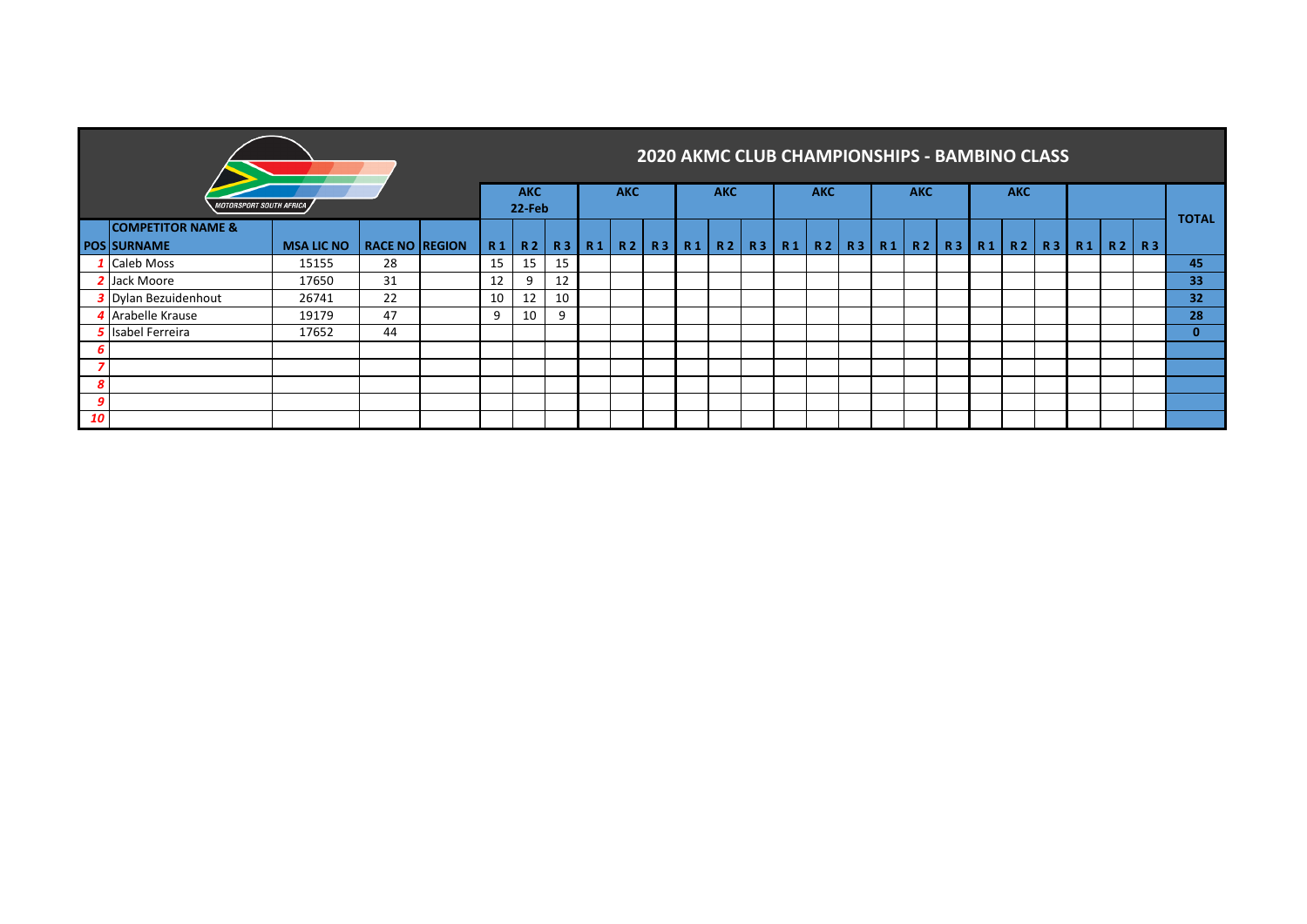|                              |                   |                       |           |           |            |                |            | <b>2020 AKMC CLUB CHAMPIONSHIPS - KID ROK CLASS</b> |                |            |    |            |           |            |            |    |              |           |    |
|------------------------------|-------------------|-----------------------|-----------|-----------|------------|----------------|------------|-----------------------------------------------------|----------------|------------|----|------------|-----------|------------|------------|----|--------------|-----------|----|
| MOTORSPORT SOUTH AFRICA ,    |                   | <b>AKC</b><br>22-Feb  |           |           | <b>AKC</b> |                | <b>AKC</b> |                                                     |                | <b>AKC</b> |    | <b>AKC</b> |           |            | <b>AKC</b> |    |              |           |    |
| <b>COMPETITOR NAME &amp;</b> |                   |                       |           |           |            |                |            |                                                     |                |            |    |            |           |            |            |    | <b>TOTAL</b> |           |    |
| <b>POS SURNAME</b>           | <b>MSA LIC NO</b> | <b>RACE NO REGION</b> | <b>R1</b> | <b>R2</b> | <b>R3</b>  | R <sub>1</sub> | <b>R2</b>  | R3 R1                                               | R <sub>2</sub> | <b>R3</b>  | R1 | <b>R2</b>  | R 3   R 1 | <b>TR2</b> | <b>R3</b>  | R1 | <b>R2</b>    | <b>R3</b> |    |
| Connor Schultz               | 12219             |                       | 15        | 15        | 10         |                |            |                                                     |                |            |    |            |           |            |            |    |              |           | 40 |
| Yarshan Mudaly               | 5700              |                       | 12        | 12        | 10         |                |            |                                                     |                |            |    |            |           |            |            |    |              |           | 34 |
| Jaden Mekile                 | 21634             |                       | 10        | 10        | 12         |                |            |                                                     |                |            |    |            |           |            |            |    |              |           | 32 |
|                              |                   |                       |           |           |            |                |            |                                                     |                |            |    |            |           |            |            |    |              |           |    |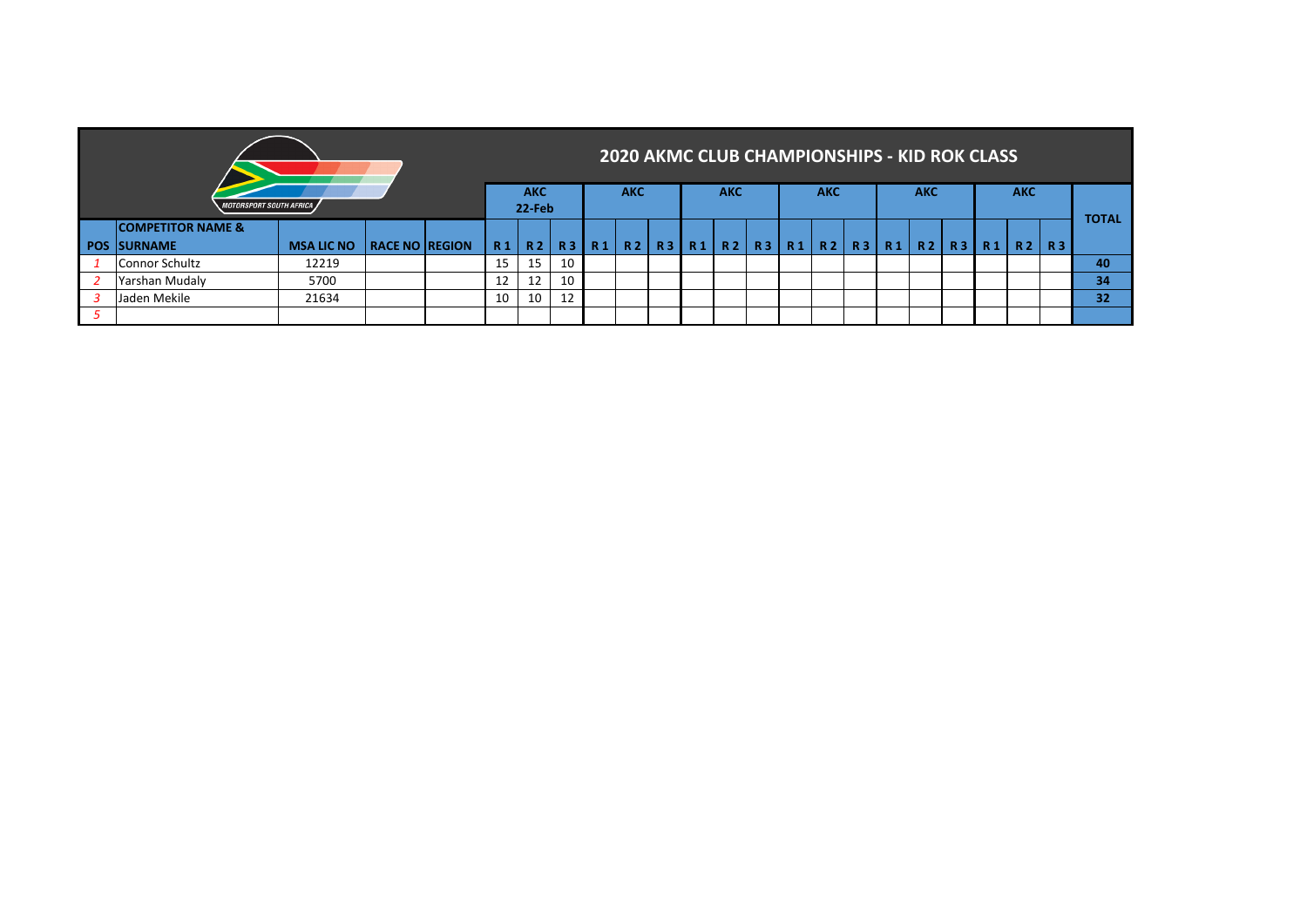|                                |                   |                         |  |                |                |         |                |            |                |                | <b>2020 AKMC CLUB CHAMPIONSHIPS - MICRO MAX CLASS</b> |           |                        |  |  |           |              |              |    |    |
|--------------------------------|-------------------|-------------------------|--|----------------|----------------|---------|----------------|------------|----------------|----------------|-------------------------------------------------------|-----------|------------------------|--|--|-----------|--------------|--------------|----|----|
| <b>MOTORSPORT SOUTH AFRICA</b> |                   | <b>AKC</b><br>$22$ -Feb |  | <b>AKC</b>     |                |         | <b>AKC</b>     |            | <b>AKC</b>     |                | <b>AKC</b>                                            |           | <b>AKC</b>             |  |  |           |              |              |    |    |
| <b>COMPETITOR NAME &amp;</b>   |                   |                         |  |                |                |         |                |            |                |                |                                                       |           |                        |  |  |           |              | <b>TOTAL</b> |    |    |
| <b>POS SURNAME</b>             | <b>MSA LIC NO</b> | <b>RACE NO REGION</b>   |  | R <sub>1</sub> | R <sub>2</sub> | R3 R1   | R <sub>2</sub> | <b>R31</b> | R <sub>1</sub> | R <sub>2</sub> | R3   R1                                               | <b>R2</b> | R3   R1   R2   R3   R1 |  |  | <b>R2</b> | <b>R3</b> R1 | R2           | R3 |    |
| Lloshua Moore                  | 17651             | 650                     |  | 15             | 15             |         |                |            |                |                |                                                       |           |                        |  |  |           |              |              |    | 45 |
| Aiden Green                    | 18467             | 33                      |  | 12             | 10             | 12<br>ᅶ |                |            |                |                |                                                       |           |                        |  |  |           |              |              |    | 34 |
| Lincoln Randall                | 21579             | 37                      |  | 10             | 12             | 10      |                |            |                |                |                                                       |           |                        |  |  |           |              |              |    | 32 |
| <b>Ethan Schultz</b>           | 12222             | 11                      |  |                |                |         |                |            |                |                |                                                       |           |                        |  |  |           |              |              |    | 0  |